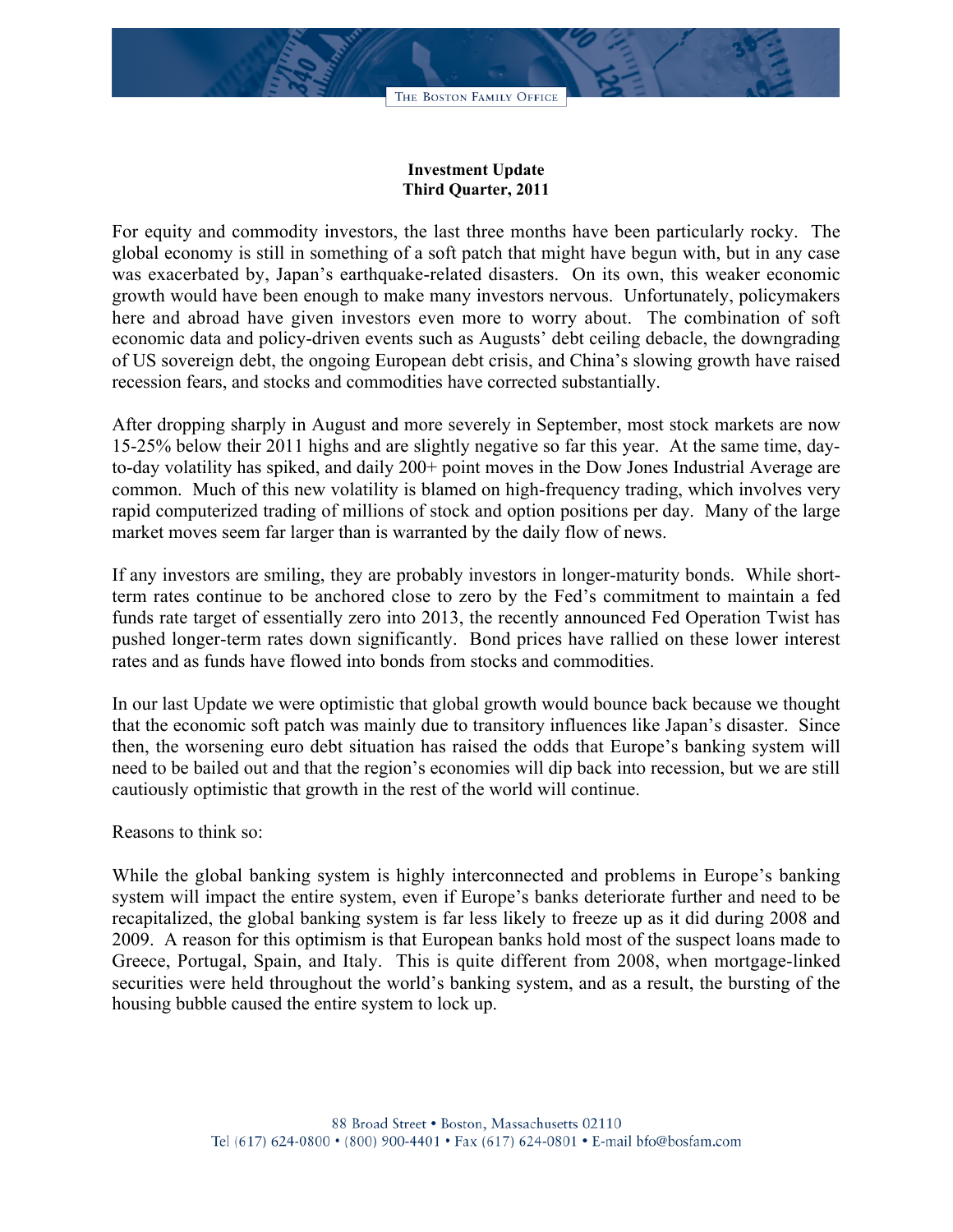In the US, banks are in far better shape than in 2007 and 2008. They are flush with cash and capital and have been proactive in reducing their exposures to Europe. Our banking system will be affected by whatever happens in Europe, but is positioned to withstand European headwinds.

Current indicators are not signaling an imminent recession in the US. Employment is not robust, but new unemployment claims are at their lowest level in six months. Although zero net new jobs were created in August, that statistic was distorted by the number of striking Verizon workers, and September's number is likely to be better.

Outside of Europe, the global Purchasing Managers Indexes have not deteriorated significantly, and in September the manufacturing sector PMI's for the US and China actually perked up to levels signifying expansion. Rail car loadings are not showing any hint of a recession.

Spending on durable goods is holding up well, and despite poor consumer sentiment, total consumer spending is well above the levels we saw before the 2008-2009 recession. The pace of growth in Federal income tax receipts from individuals is steady, and total receipts are only 10% lower than the last pre-recession peak.

Finally, lower commodity prices make it less likely that the developing economies will need to tighten monetary policy to contain inflation, potentially hurting growth. China's pragmatic approach to currency management, which is allowing the yuan to gradually appreciate, reduces inflationary pressures in China. Combined with China's stated willingness to tolerate somewhat higher inflation, the risks of a dramatic slowdown in this most important developing economy seem fairly low.

Stock markets have fallen far enough that we think that they are discounting a much worse economic scenario than is likely. The S&P 500 has dropped about 16% from its July high, but we don't expect anything like a 16% drop in earnings next year for the companies that are our core holdings. Many stocks look quite undervalued now.

We believe that the kinds of companies that we invest in will not see operating results fall off a cliff next year. With very few exceptions, our companies continued to be profitable right through the last recession, most showed only modest declines in earnings, and a sizable minority continued to grow earnings. As portfolio managers, strong balance sheets are also something that we look for, as these are the companies that are most likely to survive periods of economic stress. If anything, the average corporate balance sheet is in better shape now than before the last recession.

When the markets are going through extremely volatile periods like the last few months, it is helpful to keep in mind that the stocks we invest in are pieces of real, productive enterprises. The values of these enterprises don't fluctuate as wildly as their stock prices have. Wellmanaged companies whose products fulfill a need will survive and prosper over time, even if we are wrong about the near-term direction of the US economy.